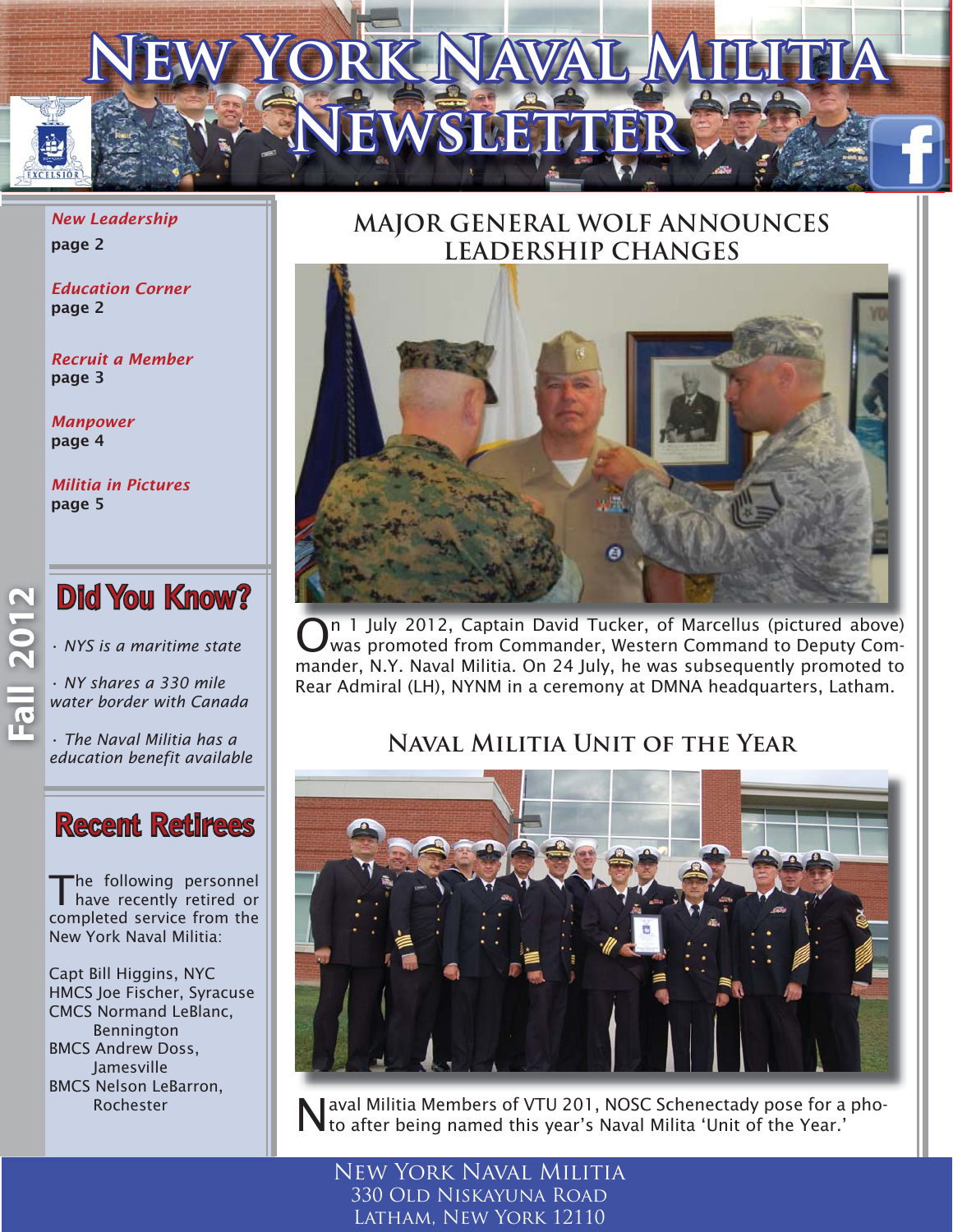#### **[New Commander, Western Command](http://dmna.ny.gov/nynm/naval.php?id=westcom)**



'aptain Lance Mauro (Williamsville) has assumed duties as Commander of the Western region, relieving RDML W Tucker. As a Selected Reservist, T CAPT Mauro is also the com-C mander of United States Pacific m Command, Detachment 401, C Camp Smith, Pearl Harbor, HI. C

#### **[New Commander, Southern Command](http://dmna.ny.gov/nynm/naval.php?id=southcom)**

Lieutenant Colonel Christo-pher Rust (Goldens Bridge) has assumed duties as Commander of the Southern region, relieving retiring Captain Bill Higgins. As a Selected Marine Corps Reservist, LtCol Rust has most recently served as the Peace-time/War-time Support Unit OIC.



#### **New Force Command Master Chief**



Machinist Mate Master Chief Terence Hoey (New York City) assumed duties on Y 20 AUG 12 as the Force Mas-2 ter Chief. He retired from the U.S. Navy in 2011, following 33 years of service, including 3 numerous assignments as Se-n nior Enlisted Leader and Com-n mand Master Chief. In the Na-m val Militia, he was involved in TWA Flight 800 recovery and T World Trade Center 9/11 re-W sponse.

#### **Naval Militia Member of the Year**



*Naval Militia Member of the Year, IT1 Garrett Al-dershoff (left) of Scotia, NY poses for a photo with Rear Admiral David Tucker (right) at a ceremony held on Saturday, September 8, 2012 at NOSC Schenectady.* 

#### **Naval Militia Unit of the Year**



*CAPT Joe Davila of Clifton Park (left) CO of VTU 201 is presented with the 2012 Josephthal Award for Naval Militia Unit of the Year.*

### **Education Corner**

The next eligible semester for RIRP education ben-<br>
efits is Spring 2013. The deadline for submission of benefit applications is 15 December 2012.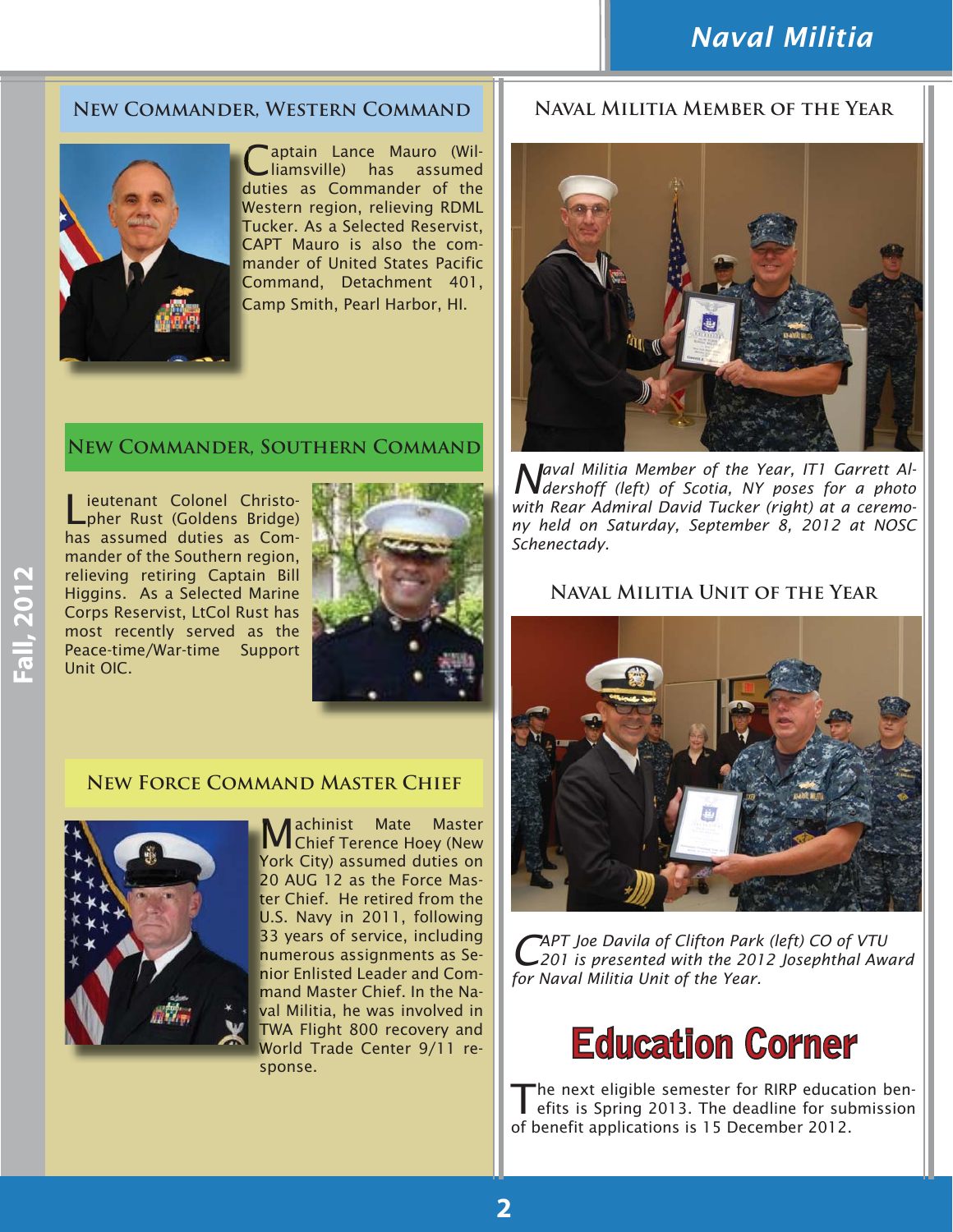### *Naval Militia*

# **Recruit a Member**

Maj Gen Wolf, Commander, N.Y. Naval Militia has a goal of 3,000 total militia forces by summer 2013. The current census for the NYNM is at 2,233 and consists of Navy, Marine, Coast Guard reserves, Federal Components and State Active list (5%). The end goal is not far and very achievable.

To achieve this, we need 767 new members plus another 50 or so for attrition (retirees etc). If each of us encourages a friend or acquaintance in the military to hear the Naval Militia story, we can carry the ball over the goal line.

Pass this information along to your shipmates and see if there is a spark of interest. All recruitment questions will be answered and there is never any pressure to join.

Remember, three new recruits earns a Recruitment Medal.

For an application, [click here,](http://dmna.ny.gov/nynm/naval.php) or call (518) 786- 6021

# **Militia License Plate**

*Click on the license plate image below to learn how you can get your Naval Militia license plate today!* 



## **Militia in The News**

To see recent news coverage, please click on the title below

[New York Naval Militia Conducts](http://www.dvidshub.net/news/94679/new-york-naval-miltia-42nd-infantry-division-and-new-york-guard-conduct-maritime-emergency-exercise)  Maritime Emergency Exercise *-DVIDS*

[Joint Task 4 Members Participate in](http://www.troyrecord.com/articles/2012/09/15/news/doc505425ae5a382577808012.txt?mobredir=false#.UGBWcgZLKqI.facebook) Training Exercise - *Troy Record*

**NYNM Forces Earn NASBLA "Basic Crew Member" Certificates**



*Bravo Zulu CDR Kempner, LCDR Veronko, GySgt Rivera Lopez, BM1 Towart, LN1 Campanelli, SSgt A. Peralta, SSgt R. Encarnacion, HM1 Severe, IT2 Velez, BM2 Morales, Sgt C. You, MC3 A. Ribeiro.*

#### **Naval Militia On The Job**



*ET1 Brendon Noto (Poughkeepsie) crews PB 230 as part of Operation Lake Champlain in July. The Naval Militia supports the U.S. Border Patrol at Rouses Point, to help enforce our immigration laws.*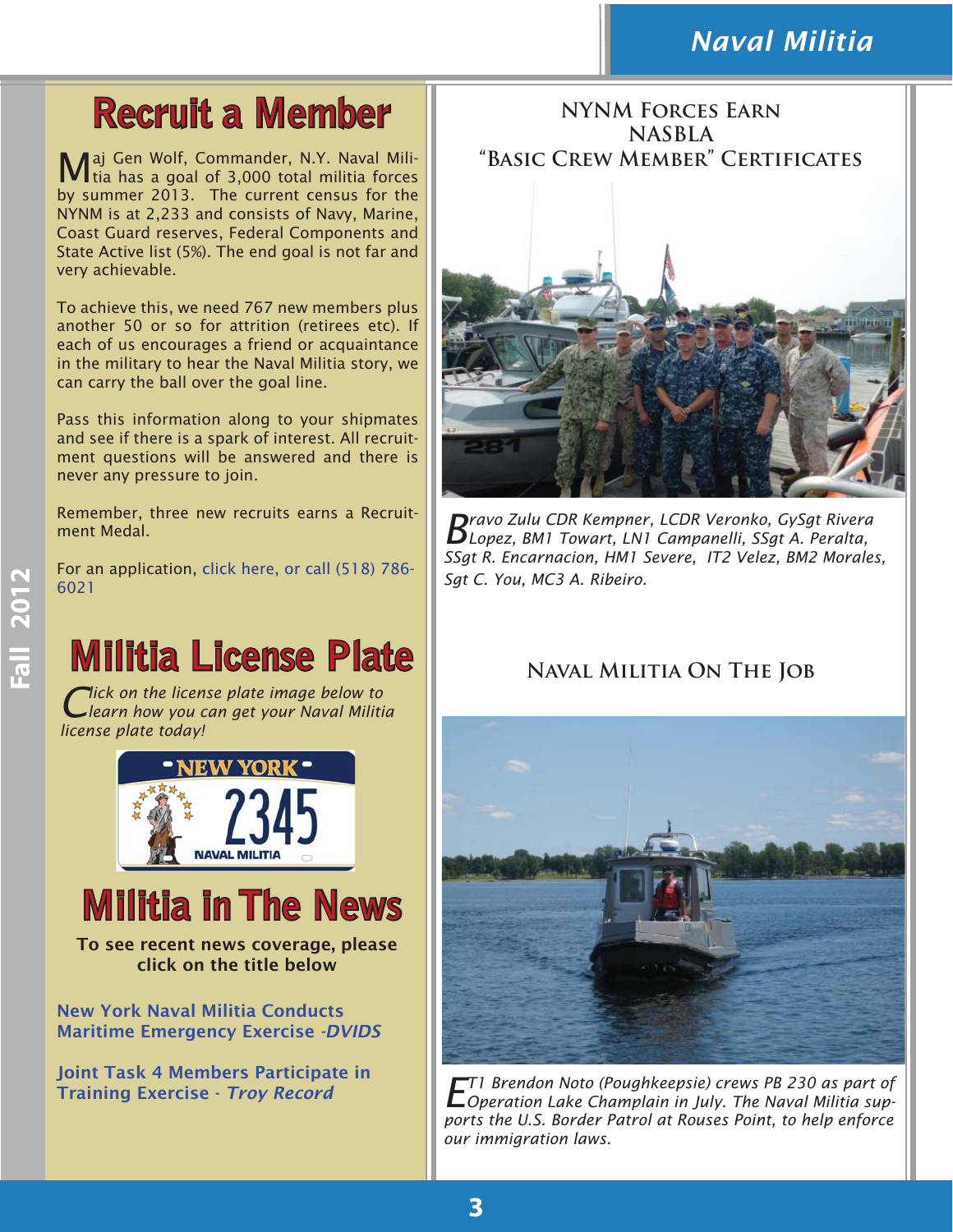### *Naval Militia*

# **Crew Course Training Held**



*Members of the New York State Naval Militia and the New York State Department of Environmental Conservation take part in the NASBLA Crew Course training held in Aug.* 

# **WITH NYS DEC Send Us Your Story**

With this my first pub-<br>Wilication for the Naval Militia, I want to start off by saying thank you for your service. I am honored to have this opportunity to work closely with you serving our country and the great State of New York.

Every Militia member has a story to tell. With that, I encourage you to send in



your photos, information of recent milestones and promotions, so that it can be shared with the Naval Militia family.

You can help raise awareness of what the Naval militia does simply by sending in your story. If you have a suggestion or comment, please e-mail me at: carlzeilman@gmail.com. I look forward to your submission.

LTjg. Carl Zeilman Public Affairs Office New York State Naval Militia

### **Manpower anpower**

If you are not a drilling Reservist, you must hold one of regions, the command staff, and Naval Militia units. f you are not a drilling Reservist, you must hold one of 260 established billets. These billets reside in the three

Billets are established by location and pay-grade. Below is a listing of key open billets. If you are interested and qualified for serving in any of these roles, contact Headquarters. If you are a drilling Reservist, you are automatically assigned to a SELRES General Duty billet. As a SELRES/SMCR/VTU, you are also eligible to serve in one of the 260 billets mentioned:

| <b>Billet No</b> | Command/Unit              | <b>Billet</b>                                | <b>Billet Code</b> Pay-grade |         |               | PRI METL | <b>DESIG</b> |
|------------------|---------------------------|----------------------------------------------|------------------------------|---------|---------------|----------|--------------|
| 0005             | Command Staff             | Inspector General                            | $N-014$                      | 05-06   | $\mathsf{2}$  | D-6      | <b>LINE</b>  |
| 2010             | <b>NORTHCOM</b>           | JTF 4 LNO (Upper Hudson/NE NYS)              |                              | E7-05   |               | $C-2$    |              |
| 2015             | <b>NORTHCOM</b>           | RESERVE ACTIVITY LNO - STEWART/NEWBURGH USMC |                              | E7-05   |               | $C-6$    |              |
| 3005             | <b>WESTCOM</b>            | JTF 5 LNO (Central NY)                       |                              | O4-O6   |               | $C-2$    |              |
| 3008             | <b>WESTCOM</b>            | JTF 6 LNO (Western NY)                       |                              | O4-O6   |               | $C-2$    |              |
| 3010             | <b>WESTCOM</b>            | ITF 6 LNO (Western NY)                       |                              | E7-05   |               | $C-2$    |              |
| 4103             | <b>ECT TEAM</b>           | <b>Emergency Communications Team</b>         |                              | E1-W4   | 2             | $E-1$    | <b>COMMS</b> |
| 4104             | <b>ECT TEAM</b>           | <b>Emergency Communications Team</b>         |                              | E1-W4   | $\mathcal{P}$ | $E-1$    | <b>COMMS</b> |
| 4105             | ECT TEAM                  | <b>Emergency Communications Team</b>         |                              | E1-W4   | 2             | $E-1$    | <b>COMMS</b> |
| 4410             | PERSONNEL ACTION TEAM     | PERSONNEL ACTION TEAM (PAT) OIC              |                              | 03-05   | 2             | E-6      |              |
| 4422             | <b>PUBLIC AFFAIRS DET</b> | SOCIAL MEDIA ADMINISTRATOR                   |                              | E5-O4   | 2             | $D-41$   |              |
| 4433             | <b>RECRUITING DET</b>     | AREA RECRUITER                               |                              | E4-E9   | 2             | $D-38$   |              |
| 4434             | RECRUITING DET            | <b>AREA RECRUITER</b>                        |                              | E4-E9   | $\mathcal{P}$ | $D-38$   |              |
| 4435             | <b>RECRUITING DET</b>     | <b>AREA RECRUITER</b>                        |                              | E4-E9   | 2             | D-38     |              |
| 4436             | <b>RECRUITING DET</b>     | <b>AREA RECRUITER</b>                        |                              | E4-E9   | 2             | D-38     |              |
| 4437             | <b>RECRUITING DET</b>     | <b>AREA RECRUITER</b>                        |                              | $E4-E9$ | $\mathcal{P}$ | $D-38$   |              |
| 4438             | RECRUITING DET            | <b>AREA RECRUITER</b>                        |                              | $E4-E9$ | 2             | $D-38$   |              |